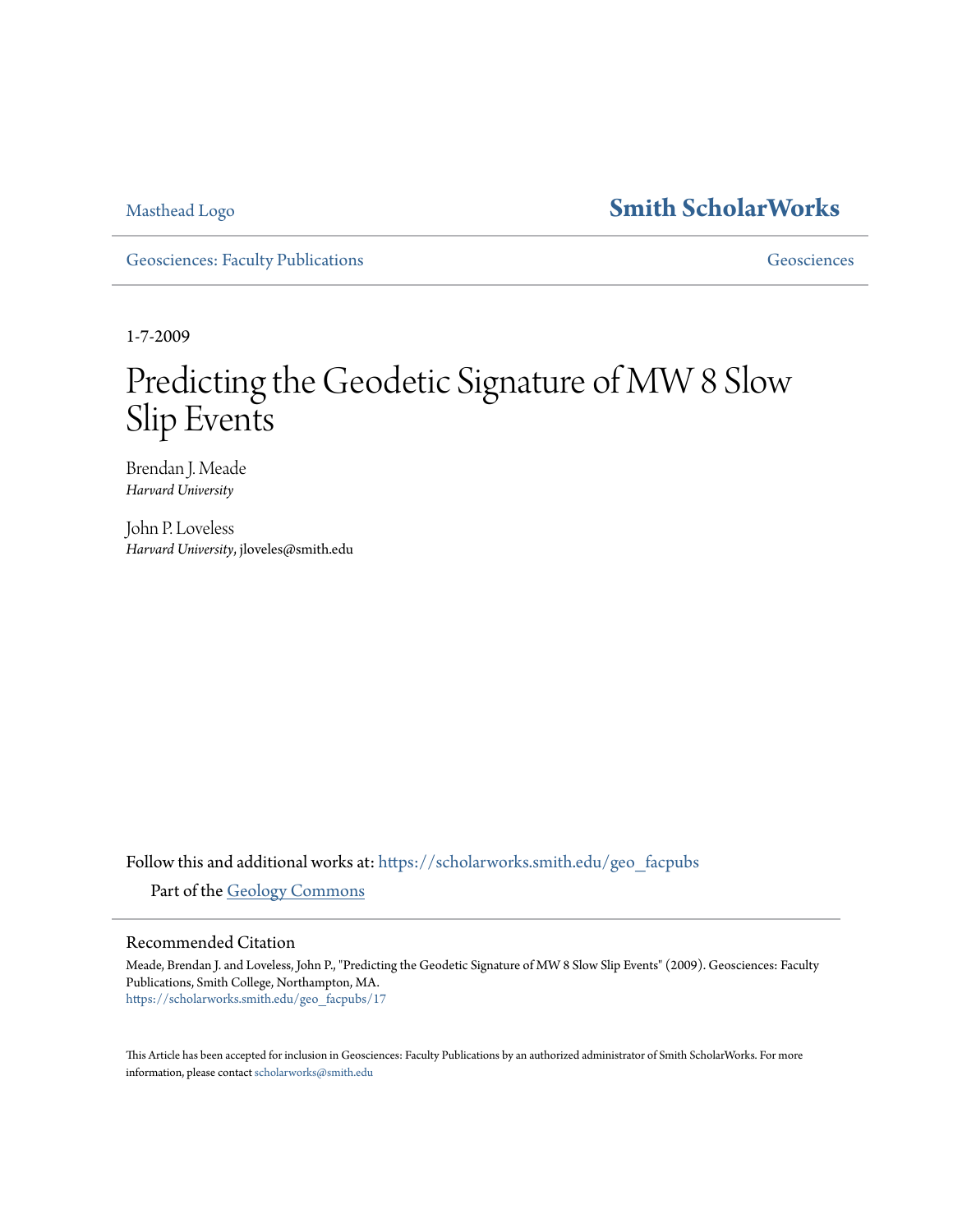### Predicting the geodetic signature of  $M_W \geq 8$  slow slip events

Brendan J. Meade<sup>1</sup> and John P. Loveless<sup>1</sup>

Received 17 October 2008; revised 20 November 2008; accepted 1 December 2008; published 7 January 2009.

[1] Elastic dislocation models of geodetic measurements above subduction zones have led to the identification of  $M_W \approx 6.0 - 7.2$  slow slip events (SSEs) that release elastic strain over periods of days to months, but great ( $M_W \ge 8$ ) SSEs have remained unidentified. We extrapolate observations of SSE duration and slip magnitude to show that slip velocity decreases with event magnitude and predict that the slip velocity of  $M_W \ge 8$  SSEs is  $\le 50$  mm/yr. The slip velocity for great SSEs may never exceed the plate convergence rate and thus never produce a reversal in trench perpendicular motion. Instead, geodetically constrained estimates of apparent partial elastic coupling on subduction zone interfaces worldwide may be direct observations of ongoing  $M_W \geq 8$  silent earthquakes with durations of decades to centuries. Citation: Meade, B. J., and J. P. Loveless (2009), Predicting the geodetic signature of  $M_W \ge 8$ slow slip events, Geophys. Res. Lett., 36, L01306, doi:10.1029/ 2008GL036364.

#### 1. Introduction

[2] Fault slip that occurs with a period of days or longer and fails to generate damaging seismic waves defines the occurrence of a silent earthquake or slow slip event (SSE). While the first such event was recognized along the central San Andreas fault [Linde et al., 1996], current catalogs show that most SSEs occur in active subduction zones [Ide] et al., 2007; Schwartz and Rokosky, 2007]. These events have been identified by time-dependent geodetic observations of crustal deformation in the overriding plate above subduction zones including Cascadia [Dragert et al., 2001; Miller et al., 2002], New Zealand [Douglas et al., 2005; Wallace and Beavan, 2006], Nankai [Hirose et al., 1999; Obara et al., 2004], central Japan [Ozawa et al., 2002], and Guerrero [Kostoglodov et al., 2003; Larson et al., 2007]. Throughout the duration of an SSE, thrust sense slip on the subduction zone interface elastically deforms the overriding plate, generating coseismic sense surface displacements toward the trench [Dragert et al., 2001]. These displacements are opposite to the sense of motion that characterizes the locked behavior of a fault during the nominal interseismic period [Savage, 1983] and is thus termed a reversal. Geodetic reversals are often considered the diagnostic signature of SSEs and have been used to constrain temporal and spatial characteristics of SSE slip. Here we use event duration and slip magnitude estimates to show that average SSE slip velocity,  $v_{SSE}$ , decreases with event magnitude and is well described by a law derived from ordinary earthquake (OE)

magnitude-area relationships [Wells and Coppersmith, 1994], creep event stress drop estimates [Brodsky and Mori, 2007], and the SSE magnitude-duration relationship [Ide *et al.*, 2007]. If  $M_W \ge 8$  SSEs exist, slip velocities are predicted to generally be less than plate convergence rates at subduction zones,  $v_s$  (<120 mm/yr). In fact, the predicted slip velocity of great SSEs is slow enough  $\left( \leq 50 \right)$  mm/yr) and their durations long enough (>10 years) that  $M_W \geq 8$  SSEs may never exceed the rate of subduction and thus never produce a geodetic reversal. Instead, thrust sense SSE slip may release a fraction of the accumulating strain, creating the appearance of a partially coupled subduction zone (as inferred from elastic dislocation models of nominally interseismic geodetic measurements; hereinafter referred to as ''apparent partial elastic coupling'') that is a snapshot in the time evolution of an ongoing  $M_W \geq 8$  SSE.

#### 2. A Slip Velocity Law for Slow Slip Events

[3] We define the average velocity of coseismic sense slip during an SSE as the total slip divided by the event duration,  $v_{SSE} = s/T$ . We consider SSE duration to define the total interval of time over which an event occurs, which may include along strike migration, rather than the period of detection at a single geodetic station. SSE velocities computed from observations of the durations (Figure 1a) and slip magnitudes of previously recognized SSEs [Schwartz and Rokosky, 2007] show a decrease in  $v_{\text{SSE}}$  with magnitude from 2,000–3,000 mm/yr at  $M_W = 6$  to 70–400 mm/yr at  $M_W \approx 7.2$  (Figure 1b). We derive a slip velocity law consistent with these observations by considering empirical scaling relationships for SSE duration, stress drop, and OE rupture area. Ide et al. [2007] found a linear relationship between SSE moment,  $M_0$ , and event duration,  $T$ ,  $M_0 \approx T \times T$  $10^{\tau}$  ( $\tau$  = 12–13), that holds over nine orders of magnitude in moment (Figure 1a). Substituting this definition of T and slip, *s*, as a function of seismic moment,  $s = M_0/\mu A$ , into the definition of average velocity gives  $v_{SSE} = 10^7/\mu A$ , where  $\mu$  is the crustal shear modulus. Empirical studies of OE dimensions have shown that rupture area,  $A$  (km<sup>2</sup>), scales with moment magnitude as  $log_{10} A = a + bM_W$  [*Wells and* Coppersmith, 1994]. We extrapolate this relationship to the sparsely observed  $M_W > 8$  regime neglecting any possible break in scaling at large OE magnitude. Estimated scaling values for OEs of all slip styles are  $a = -3.49 \pm 0.16$ ,  $b =$  $0.91 \pm 0.03$ , while for the thrust style slip that characterizes subduction zones,  $a = -3.99 \pm 0.36$ ,  $b = 0.98 \pm 0.06$  [*Wells* and Coppersmith, 1994]. Estimates of creep event stress drops have revealed that, for a given seismic moment, the area over which a creep event occurs is  $10-100$  times larger than that of an OE [Brodsky and Mori, 2007]. This order of magnitude increase in rupture area can be incorporated into an SSE magnitude-area scaling law by modifying the Wells and Coppersmith [1994] OE scaling law coefficient a such

<sup>&</sup>lt;sup>1</sup>Department of Earth and Planetary Sciences, Harvard University, Cambridge, Massachusetts, USA.

Copyright 2009 by the American Geophysical Union. 0094-8276/09/2008GL036364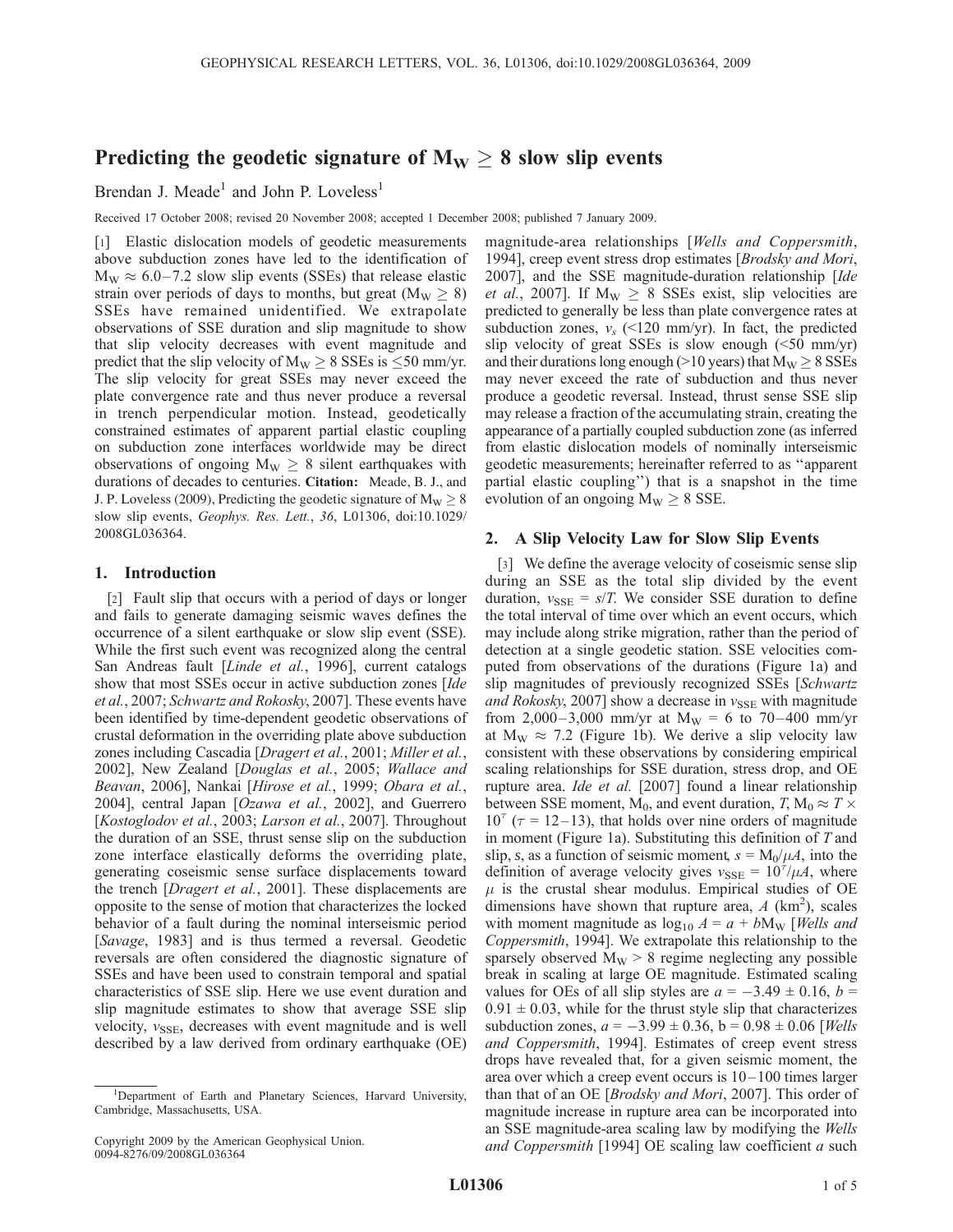

Figure 1. Slow slip event duration and slip velocity as a function of magnitude. SSEs are from the Schwartz and Rokosky [2007] compilation where duration, displacement, and scalar moment are reported. White squares are SSEs that occurred in the absence of macroscopic seismic triggering while dark gray squares are SSEs classified as post-seismic. Black lines represent reported uncertainties. (a) Observed SSE duration, T, and Ide et al. [2007] scaling law (gray shading) shows the increase in event duration with magnitude. (b) Mean slip velocity and derived scaling laws. The regions shaded in white and outlined in gray show the convex hulls encompassing each of the two classes of SSEs. Note that there is negligible overlap between these two slip velocity regimes. Pink and orange shading indicate the minimum and maximum bounds on the slip velocity derived from the thrust and inclusive ordinary earthquake rupture area scaling laws, respectively [Wells and Coppersmith, 1994]. An approximate analytic expression,  $v_{SSE} = 10^{9.5 \text{ Mw}}$  (mm/yr), is shown as a red line. The region outlined in blue highlights SSEs with  $M_W > 7.5$  and  $v_{SSE} < 120$  mm/yr (less than the convergence rate at most subduction zones), which would not be expressed as reversals in geodetic position time series but rather as apparent partial elastic coupling.

that  $a' = a + 1$  (km<sup>2</sup>) or  $a' = a + 7$  (m<sup>2</sup>). With this definition of SSE rupture area, the average SSE slip velocity,  $v_{SSE}$ (in m/s), as a function of magnitude is

$$
\log_{10} v_{SSE} = \tau - (\log_{10} \mu + a' + bM_W). \tag{1}
$$

By combining the estimated scaling values from *Ide et al.* [2007] and *Wells and Coppersmith* [1994], and assuming a characteristic shear modulus of 30 GPa we find  $log_{10} v_{SSE}$  =  $(-1.49 \pm 0.66) - (0.91 \pm 0.03)M_W$  averaged over all styles of slip (Figure 1b). Focusing on rupture area scaling for thrust earthquakes [Wells and Coppersmith, 1994] characteristic of subduction zones, we find  $log_{10} v_{\text{SSE}} = (-0.99 \pm 0.000)$  $(0.86) - (0.98 \pm 0.06)M_W$  (with the concise approximation  $v_{SSE} = 10^{9.5 \text{-} M_W}$  mm/yr). The SSE slip velocity law agrees remarkably well with all of the observed events excluding those that represent afterslip following an OE (Figure 1b). The nature of this distinction may result from the generation of large-scale coseismic stresses or an ambiguity in the determination of the dominant post-seismic deformation process. To avoid the possibility of incorrectly combining the effects of two separate phenomena, we focus our analysis on the SSEs that emerge in the absence of triggering by macroscale seismicity.

#### 3. Geodetic Signature of Great Slow Slip Events

[4] Our derived scaling law makes the testable prediction that the average slip velocity for a  $M_W \geq 8.0$  SSE should be  $\leq$ 50 mm/yr (Figure 1b). Such a slip velocity may not exceed the rate of plate convergence,  $v_s \approx 20 - 120$  mm/yr, at the subduction zones where SSEs are most likely to occur (Figure 1b). For this case, where  $v_{\text{SSE}} < v_s$ , the combined effects of SSE slip and interseismic strain accumulation will not produce net thrust sense slip on the subduction zone interface during the SSE. Thus, the anticipated geodetic signature of a  $M_W \geq 8$  SSE is not a reversal in motion in the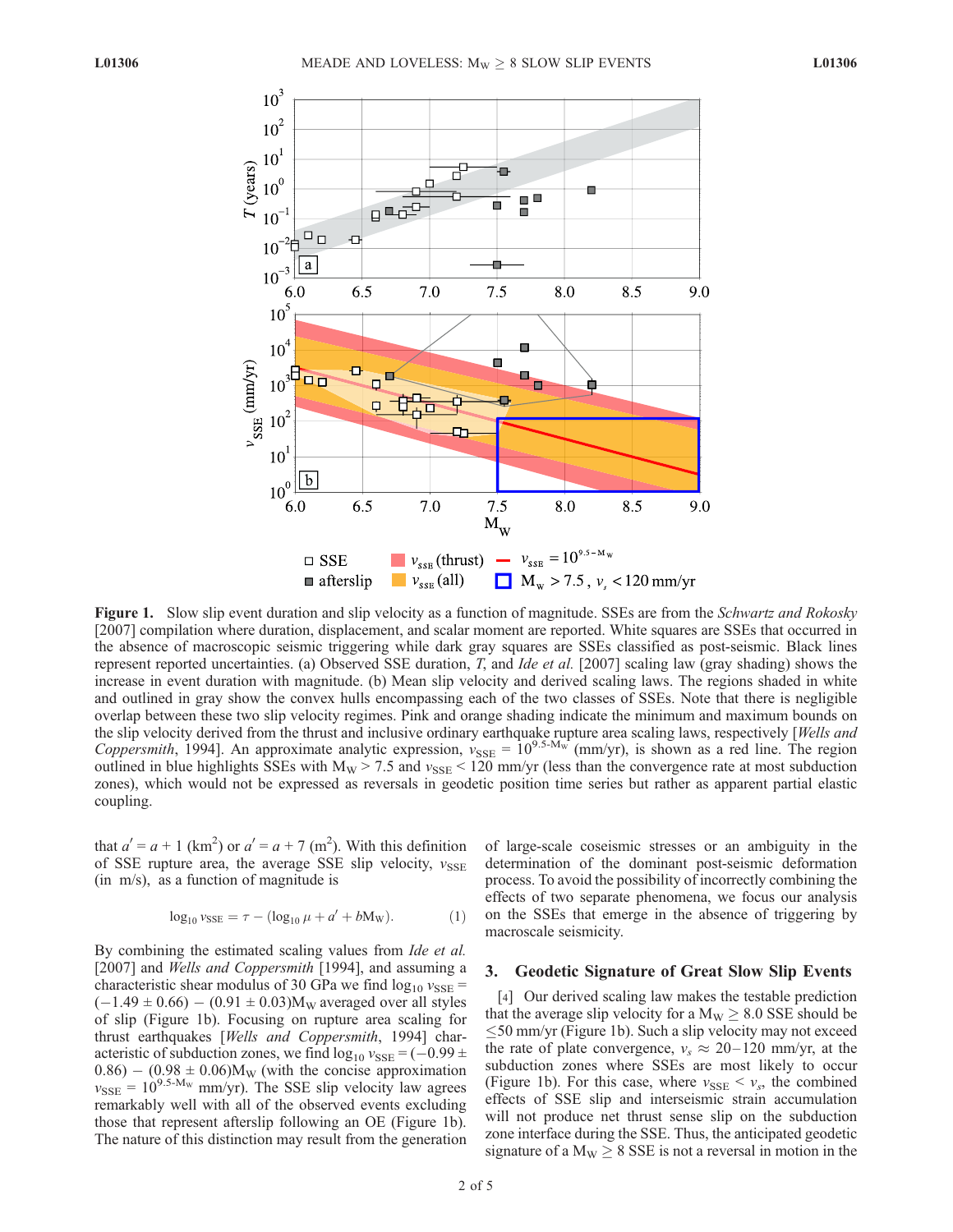

Figure 2. Synthetic position time series at a geodetic monument 100 km away from the trench of a subduction zone dipping at 25°. The three colored lines show the position evolution for  $M_W = 7.5$ , 8.0, and 8.5 SSEs with durations of  $T = 4$ , 22, and 123 years and mean  $v_{SSE}$  of 145, 47, and 15 mm/yr, respectively. A  $M_W = 9.0$  SSE, with duration 694 years and mean  $v_{\text{SSE}}$  of 5 mm/yr, is indistinguishable from the steady state, fully coupled interseismic signal (black dashed line) over the first 100 years of its duration. The vertical black lines mark decadal intervals characteristic of the longest observation period of continuous geodetic networks. Line color indicates the percent deviation from linearity over any 10-year interval. The ten year intervals with the maximum deviation from linearity ( $\sim 0.6\%$  and  $\sim 12.6\%$  for M<sub>W</sub> = 8.5 and M<sub>W</sub> = 8.0 SSEs, respectively) are shown in the upper and lower inset panels.

overriding plate as has been observed for smaller events [Dragert et al., 2001]. Instead, the net rate of slip deficit between the downgoing slab and the overriding plate at the subduction zone interface will be  $v_s - v_{\text{SSE}}$ , reducing the rate of elastic strain accumulation in the overriding plate. This predicted signature of large SSEs has been previously interpreted as apparent partial elastic coupling on the plate interface using nominally steady state geodetic velocities and elastic dislocation models in the Japan [Nishimura et al., 2004], Nankai [Gao and Schmidt, 2006], Cascadia [Wang et al., 2003], Kamchatka [Bürgmann et al., 2005], New Zealand [Wallace et al., 2004], Alaska [Freymueller and Beavan, 1999], Sumatra [Simoes et al., 2004], Central America [Norabuena et al., 2004], South America [Khazaradze and Klotz, 2003], and Guerrero [Larson et al., 2004] subduction zones. In each of these regions, the fraction of apparent partial elastic coupling,  $\chi$ , has been mapped between two end member models, complete coupling,  $\chi = 1$ , and zero coupling (fault creep),  $\chi = 0$ , while the possibility that net thrust sense motion may be ongoing is generally excluded [*Larson et al.*, 2004; *Wallace et al.*, 2004]. These pervasive observations of apparent partial elastic coupling are exactly the predicted signature of  $M_W \geq 8.0$  SSEs and can also be used to infer SSE slip velocities,  $v_{SSE} = v_s(1 - \chi)$ .

[5] Because a  $M_W \ge 8$  SSE would occur over such a long period and continuous geodetic time series rarely span more

than 10 years, it is not yet possible to observe more than a snapshot of large SSE time evolution. However, initial observations of time-variable apparent elastic coupling, such as that discovered in northern Honshu [Nishimura et al., 2004] and northern New Zealand [Arnadóttir et al., 1999], may allow for indirect imaging of the time history of evolving SSE slip velocity as the duration of geodetic time series increases. Over a decadal time scale, the rate change in SSE slip velocity may be quite small  $(5 mm/yr^2)$  and may appear approximately linear in geodetic time series (Figure 2). The gradual change in surface measurements of these events can be seen in synthetic geodetic time series for independent  $M_W = 7.5$ , 8.0, 8.5, and 9.0 SSEs with periods of  $T = 4$ , 22, 123, and 694 years, and  $v_{\text{SSE}}$  of 145, 47, 15, and 5 mm/yr, respectively. We calculate displacement time series at an observation located 100 km from the trench, above a subduction zone interface dipping 25°, extending to a depth of 40 km, and subject to steady coseismic slip deficit applied at a rate of  $v_s = 50$  mm/yr, characteristic of an intermediate convergence rate subduction zone (e.g., Cascadia or Nankai). Time-dependent thrust sense SSE slip on the deepest 20 km of the fault, assuming a symmetric, constant acceleration, triangular source-time function, is superimposed on the classical fully locked subduction zone model [Savage, 1983] to produce a composite displacement time series. The synthetic position time series for the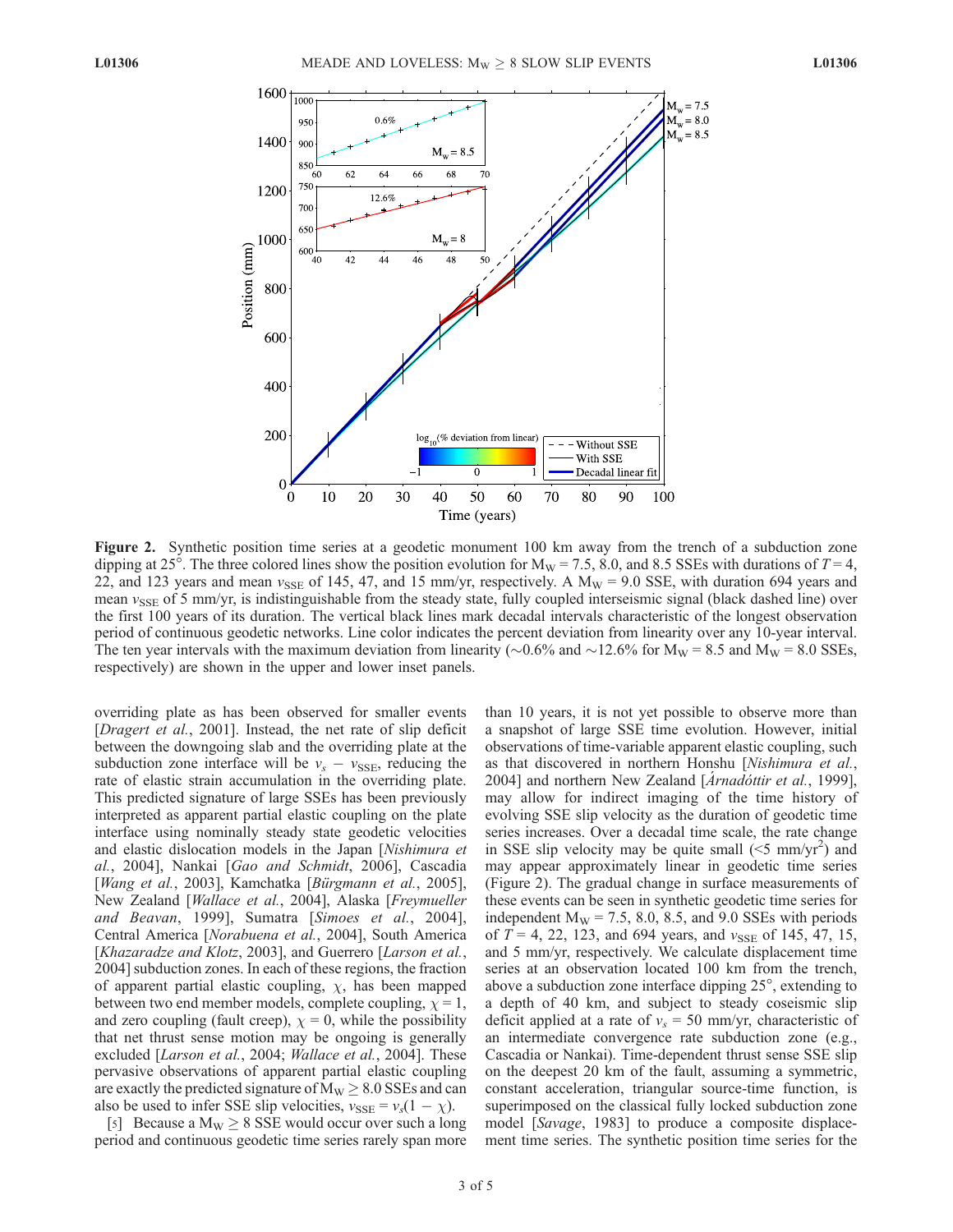$M_W = 7.5$  SSE case shows a  $\sim$ 4-year long reversal in motion where the annual displacement is toward the trench rather than away from the trench as predicted by the steady fully locked case (Figure 2). This behavior is similar to the largest of the previously identified SSEs including the  $M_W$  < 7.2, Bungo Channel (Japan) SSE in 1997 [Gao and Schmidt, 2006] and the  $M_W < 7.6$  Guerrero SSE in 2001 [Kostoglodov et al., 2003]. In contrast, throughout the longer duration of  $M_W = 8.0$ , 8.5, and 9.0 SSEs ( $T = 22$ , 123, and 694 years respectively) thrust sense slip never exceeds the subduction rate and the maximum deviation from linearity over any ten year period is  $\sim$ 12.6% for a  $M_W = 8.0$  SSE and  $\sim 0.6\%$  for a  $M_W = 8.5$  SSE (Figure 2), suggesting that extended duration geodetic time series will provide additional constraints on the temporal evolution of SSE behavior.

#### 4. Discussion and Conclusions

[6] Geodetic detection of apparent partial elastic coupling may be interpreted in several ways, including 1) steady creep on the plate interface at a rate slower than that of plate convergence, 2) an imaging or modeling artifact, or, as we propose here, 3) the temporary effect of great SSEs. Previously, this signal has been interpreted as an indication of variations in material properties of the subduction zone interface governed by the thickness of subducted sediments, pore fluid pressure, and/or the location of seismic asperities. The dewatering of subducted oceanic slabs [Kodaira et al., 2004], increases in subduction interface temperature [McCaffrey et al., 2008], and inferred changes in frictional conditions [Liu and Rice, 2005] below the seismogenic zone are consistent with the location of SSEs. However, the fact that SSEs occur at shallower levels [*Douglas et al.*, 2005; McCaffrey et al., 2008] indicates that simple depthdependent variables are not sufficient to explain the occurrence of all SSEs. SSEs occurring at depths more typical of seismogenesis (<40 km) also coincide with regions of apparent partial elastic coupling [McCaffrey et al., 2008; Wallace and Beavan, 2006]. Further, observed temporal variations in apparent partial elastic coupling [Arnadóttir et al., 1999; Nishimura et al., 2004] could be well explained as a result of time-dependent SSE slip rather than coordinated macroscopic changes in subduction zone properties.

[7] The possible existence of  $M_W > 8$  SSEs raises critical questions with regard to both the mechanics and evolution of subduction zones as well as seismic hazard along the most active plate boundary zones. Rate and state friction laws can explain the emergence and  $\leq$ 1-year duration of M<sub>W</sub>  $\approx$  $6.0 - 7.2$  SSEs [*Liu and Rice*, 2005] such as those previously documented in the Cascadia, Nankai, and Guerrero subduction zones. Understanding the mechanics behind great SSEs may enable the prediction of the magnitude-frequency distribution and constrain the potential maximum size of these events. The creep event slip-area relationship [*Brodsky* and Mori, 2007] suggests that a  $M_W = 9.0$  SSE would occur over a rupture area  $\sim 10^6$  km<sup>2</sup>, which may be precluded by the extent of contiguous subduction zone interface unless there is a scale-dependent physics that increases SSE stress drop at large magnitudes. Assuming a dip of 20° and elastic strain accumulation between 10 and 40 km depth, the Japan-Kamchatka, Aleutian, Sumatra, and South American subduction zones have contiguous areas of approximately  $2.6 \times$  $10^5$ , 3.3 ×  $10^5$ , 4.2 ×  $10^5$ , 5.0 ×  $10^5$  km<sup>2</sup> and may theoretically support SSEs with maximum magnitudes of  $M_W = 8.6, 8.7, 8.8,$  and 8.9, respectively, if simultaneous activity along these interfaces were defined as representing a single SSE.

[8] Future studies utilizing dense geodetic networks will develop robust maps of both instantaneous and timedependent apparent partial elastic coupling that will allow for a detailed accounting of the SSE seismic moment released and the development of time-dependent probabilistic seismic hazard assessment. For example, if the frequency and magnitude of great SSEs are independent of the plate convergence rate, then more slowly slipping subduction zones, such as the Caribbean, may release the majority of accumulated elastic strain during SSEs rather than OEs, providing a possible mechanism to explain the apparent dearth of historical seismic moment release [Stein et al., 1982].

[9] Acknowledgments. We thank Kelin Wang and an anonymous referee for constructive reviews. This research was supported by funding from Harvard University.

#### References

- Arnadóttir, T., S. Thornley, F. F. Pollitz, and D. J. Darby (1999), Spatial and temporal strain rate variations at the northern Hikurangi margin, New Zealand, J. Geophys. Res., 104, 4931-4944.
- Brodsky, E. E., and J. Mori (2007), Creep events slip less than ordinary earthquakes, Geophys. Res. Lett., 34, L16309, doi:10.1029/2007GL030917.
- Bürgmann, R., M. G. Kogan, G. M. Steblov, G. Hilley, V. E. Levin, and E. Apel (2005), Interseismic coupling and asperity distribution along the Kamchatka subduction zone, J. Geophys. Res., 110, B07405, doi:10.1029/2005JB003648.
- Douglas, A., J. Beavan, L. Wallace, and J. Townend (2005), Slow slip on the northern Hikurangi subduction interface, New Zealand, Geophys. Res. Lett., 32, L16305, doi:10.1029/2005GL023607.
- Dragert, H., et al. (2001), A silent slip event on the deeper Cascadia subduction interface, Science, 292(5521), 1525-1528.
- Freymueller, J. T., and J. Beavan (1999), Absence of strain accumulation in the western Shumagin segment of the Alaska subduction zone, Geophys. Res. Lett., 26(21), 3233 – 3236.
- Gao, H., and D. A. Schmidt (2006), The slip history of the 2004 slow slip event on the northern Cascadia subduction zone, Eos Trans. AGU, 87(52), Fall Meet. Suppl., Abstract T41A-1540.
- Hirose, H., K. Hirahara, F. Kimata, N. Fujii, and S. Miyazaki (1999), A slow thrust slip event following the two 1996 Hyuganada earthquakes beneath the Bungo Channel, southwest Japan, Geophys. Res. Lett., 26(21), 3237 – 3240.
- Ide, S., et al. (2007), A scaling law for slow earthquakes, Nature, 447(7140), 49 – 50.
- Khazaradze, G., and J. Klotz (2003), Short- and long-term effects of GPS measured crustal deformation rates along the south central Andes, J. Geophys. Res., 108(B6), 2289, doi:10.1029/2002JB001879.
- Kodaira, S., T. Iidaka, A. Kato, J.-O. Park, T. Iwasaki, and Y. Kaneda (2004), High pore fluid pressure may cause silent slip in the Nankai Trough, Science, 304(5675), 1295 – 1298.
- Kostoglodov, V., S. K. Singh, J. A. Santiago, S. I. Franco, K. M. Larson, A. R. Lowry, and R. Bilham (2003), A large silent earthquake in the Guerrero seismic gap, Mexico, Geophys. Res. Lett., 30(15), 1807, doi:10.1029/ 2003GL017219.
- Larson, K. M., A. R. Lowry, V. Kostoglodov, W. Hutton, O. Sánchez, K. Hudnut, and G. Suárez (2004), Crustal deformation measurements in Guerrero, Mexico, J. Geophys. Res., 109, B04409, doi:10.1029/ 2003JB002843.
- Larson, K. M., V. Kostoglodov, S. Miyazaki, and J. A. S. Santiago (2007), The 2006 aseismic slow slip event in Guerrero, Mexico: New results from GPS, Geophys. Res. Lett., 34, L13309, doi:10.1029/2007GL029912.
- Linde, A. T., M. T. Gladwin, M. J. S. Johnston, R. L. Gwyther, and R. G. Bilham (1996), A slow earthquake sequence on the San Andreas fault, Nature, 383(6595), 65-68.
- Liu, Y., and J. R. Rice (2005), Aseismic slip transients emerge spontaneously in three-dimensional rate and state modeling of subduction earthquake sequences, J. Geophys. Res., 110, B08307, doi:10.1029/2004JB003424.